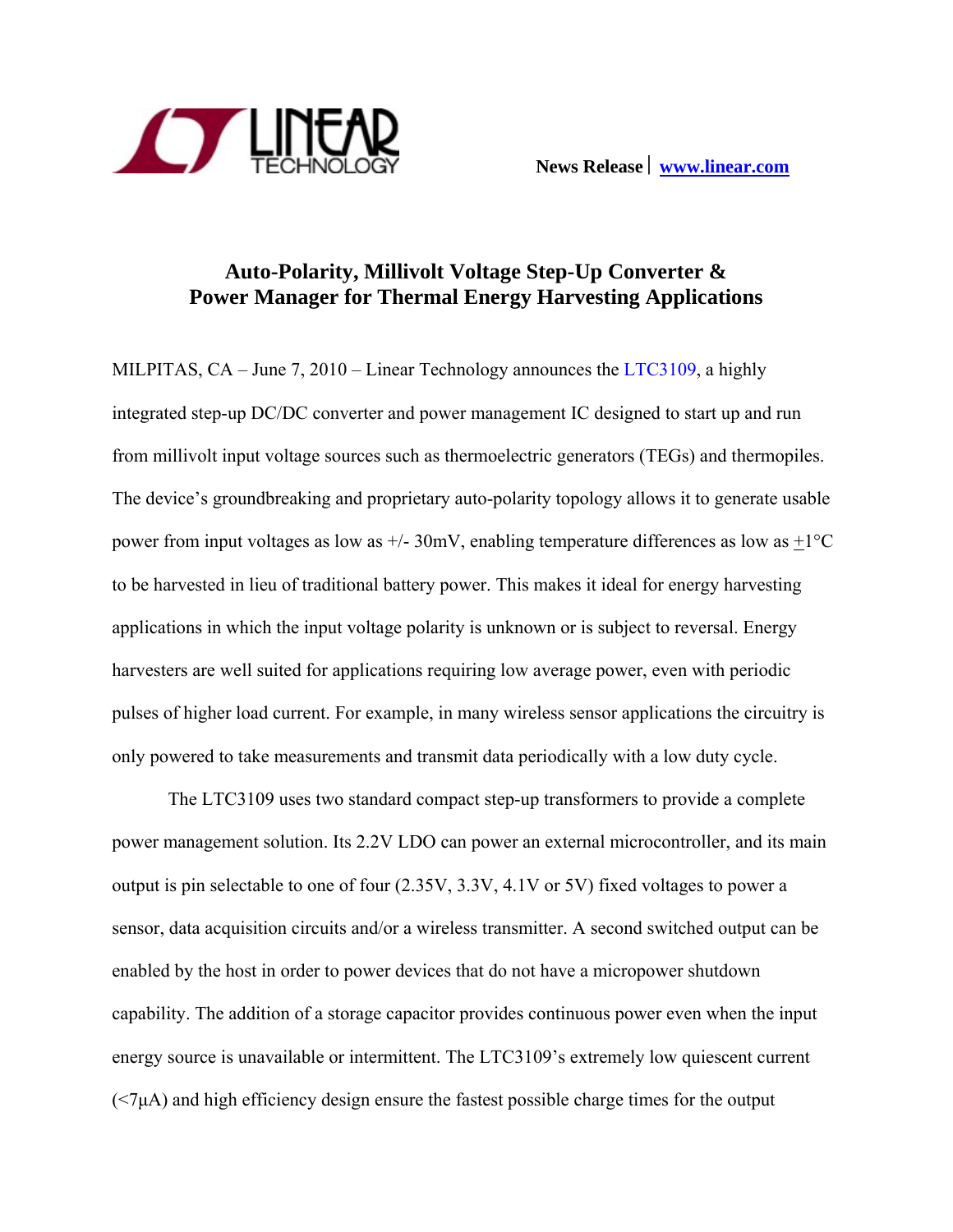reservoir capacitor. The combination of the LTC3109's leadless 4mm x 4mm QFN-20 package (or leaded SSOP-20) and very small external components ensure a highly compact solution for energy harvesting applications.

"Energy harvesting is an emerging technology with great potential, now poised to break out commercially. The release of the LTC3109, which was developed in cooperation with EnOcean, GmbH, enables a new generation of remote sensor products which can eliminate the need for wired power, batteries or routine maintenance for a wide variety of applications."

"Cooperation between EnOcean and Linear Technology means huge advantages for both parties," says EnOcean's CEO Markus Brehler. "Linear Technology benefits from EnOcean's expertise in energy harvesting for wireless applications, and we, in turn, see benefits in that this new Linear product is especially suitable for powering our energy harvesting wireless modules from small differences in temperature, independent of polarity."

The LTC3109EUF is available in a 20-lead 4mm x 4mm QFN package and the LTC3109EGN is available in a SSOP-20 package. Pricing starts at \$3.95 each for 1,000-piece quantities. Industrial temperature grade versions, the LTC3109IUF and LTC3109IGN, are also available, priced starting at \$4.65 each for 1,000-piece quantities. All versions are available from stock. For more information, visit<http://www.linear.com/pr/3109>.